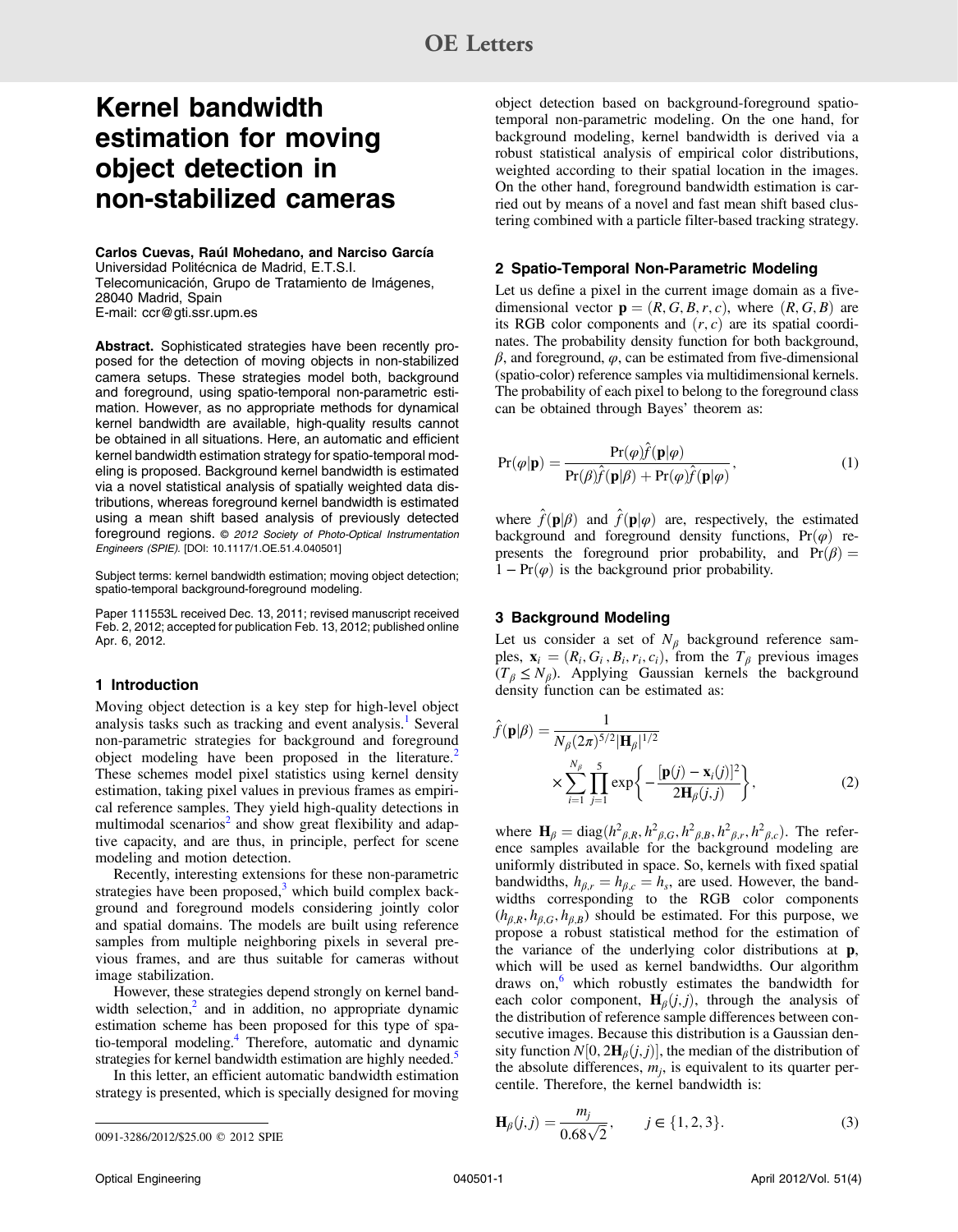# OE Letters

<span id="page-1-0"></span>

Fig. 1 (a) Original images. (b) Background log-negative likelihood. (c) Three dimensional representation of the foreground likelihood. (d) Final detections; (i) results with Ref. [3,](#page-2-2) and (ii) our results.

The proposed spatio-temporal strategy expands this median estimation to include the reference sample differences at all the spatial positions, weighting each difference according to its spatial distance to p. As the influence of the reference samples over **p** decreases with their distance to **p**, these weights are obtained through the evaluation of spatial Gaussians at these distances:

$$
w_i \propto \exp\left\{-\frac{[(r-r_i)^2 + (c-c_i)^2]}{2h_s^2}\right\},\,
$$
  
\n $i \in \{1, ..., N_\beta\}.$  (4)

# 4 Foreground Modeling

The likelihood of the foreground,  $\varphi$ , is estimated as a mixture of a uniform colorspace distribution and a kernel density function.<sup>[2](#page-2-1)</sup> Using  $N_{\varphi}$  reference samples,  $z_i$ , obtained from the detections along the last  $T_{\varphi}$  images, this likelihood is defined as:

$$
\hat{f}(\mathbf{p}|\varphi) = \alpha \gamma + \frac{(1-\alpha)}{N_{\varphi}(2\pi)^{5/2} |\mathbf{H}_{\varphi}|^{1/2}} \times \sum_{i=1}^{N_{\varphi}} \prod_{j=1}^{5} \exp\left\{-\frac{[\mathbf{p}(j) - \mathbf{z}_i(j)]^2}{2\mathbf{H}_{\varphi}(j,j)}\right\},
$$
\n(5)

where  $\mathbf{H}_{\varphi} = \text{diag}(h^2_{\varphi,R}, h^2_{\varphi,G}, h^2_{\varphi,B}, h^2_{\varphi,r}, h^2_{\varphi,c})$ ,  $\alpha \in (0, 1)$  is a mixture factor, and  $\gamma$  is the constant density of a uniform random variable in the bounded five-dimensional set of components.

In addition, to improve the quality of the results, the spatial coordinates of the foreground reference samples are updated from each image to the next one to compensate for the displacement of the moving foreground objects.<sup>[7](#page-2-6)</sup> This update is done by a multi-region particle filter that is able to deal with appearing and disappearing foreground objects. As a consequence, the updated reference samples are distributed as color-spatial homogeneous foreground regions corresponding to the real modes of the foreground probability density function.

Therefore, assigning to each foreground sample a bandwidth matrix adapted to the mode it belongs to, the foreground model can be accurately estimated. To obtain these bandwidth matrices we propose to cluster these homogeneous regions by the application of a five-dimensional mean shift based segmentation.

Unlike most approaches using mean shift, $\frac{8}{3}$  $\frac{8}{3}$  $\frac{8}{3}$  to improve the quality of the resulting clustering, we use kernels that consider different bandwidth values for each dimension and benefit from the use of the previously estimated bandwidth matrices,  $H_{\varphi}$ . Taking into account these considerations, foreground clusters can be obtained by iteratively applying on each reference sample the vector:

$$
v(\mathbf{z}) = \left[\sum_{i=1}^{N_{\varphi}} \mathbf{G}(\mathbf{z} - \mathbf{z}_i) \mathbf{z}_i\right] \left[\sum_{i=1}^{N_{\varphi}} \mathbf{G}(\mathbf{z} - \mathbf{z}_i)\right]^{-1} - \mathbf{z},
$$
 (6)

where **G** is the negative derivative of the profile of the kernel. We propose to use Epanechnikov kernels, as they allow a very fast computation of  $v(\mathbf{z})$ . Therefore,  $v(\mathbf{z})$  is finally calculated as:

$$
v(\mathbf{z}) = \frac{1}{|\Psi|} \sum_{i \in \Psi} (\mathbf{z} - \mathbf{z}_i),
$$
  
where  $\Psi = \left\{ i \in (1, ..., N_\varphi) / \left| \frac{\mathbf{z}_i - \mathbf{z}}{\mathbf{H}^{1/2}_\varphi} \right| \le 1 \right\},$  (7)

where  $|\Psi|$  is the cardinality of the set  $\Psi$ .